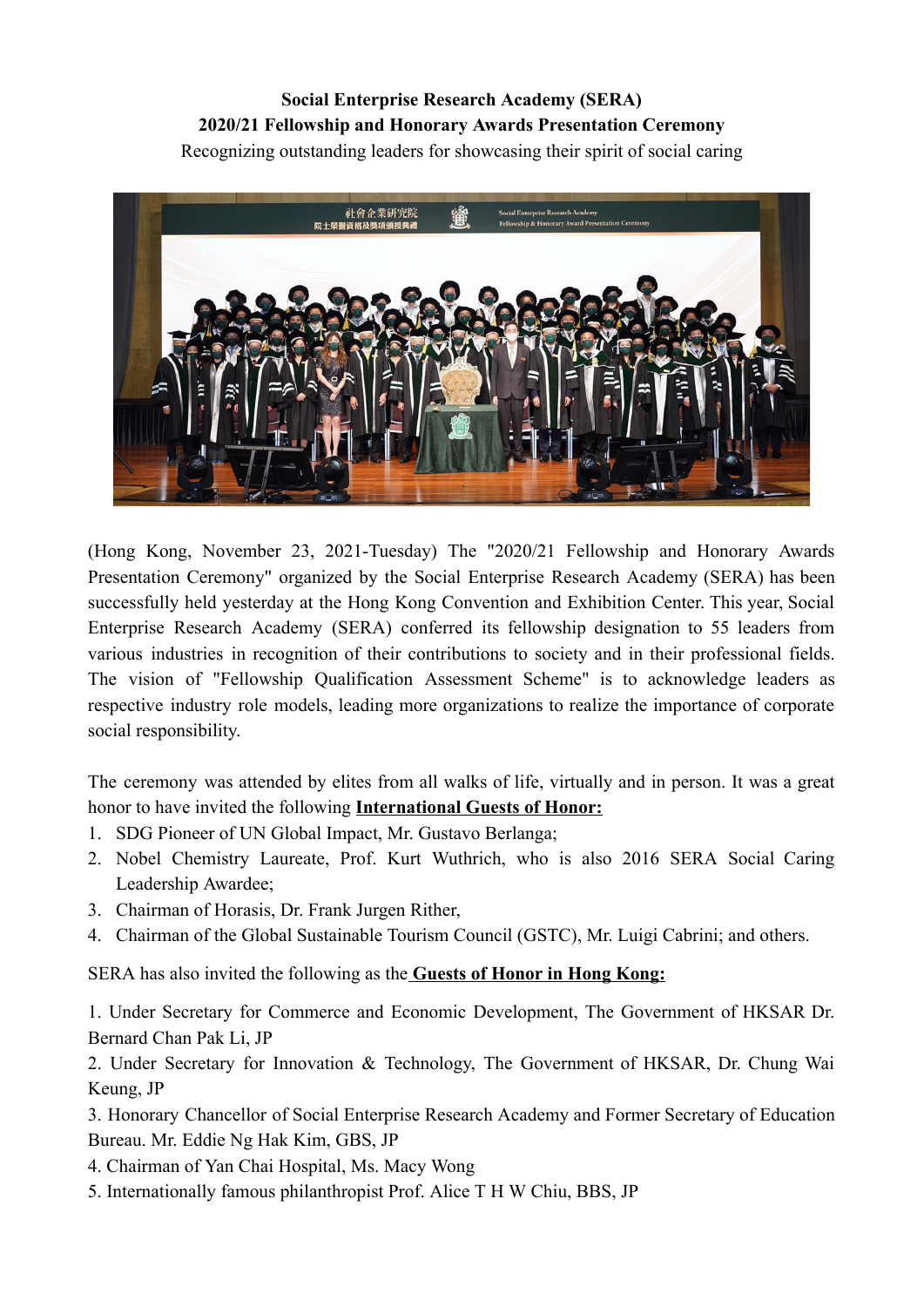- 6. Chairman of Brand Development Council, Mr. Simon Ka Wo Wong BBS JP
- 7. Vice Chairman, Hong Kong Chinese Women's Club, Dr. Mona Chau
- 8. Chairman of International Association of Chinese Traders, Dr. Lo Tai Chin MH
- 9. Chairman, Centaline Charity Fund Limited, Mr. Wong Wai Hung, MH, JP

10. Awarded Professor Emeritus by Hong Kong Baptist University, Prof. Fu Hoo Kin Frank BBS, MH, JP

Mr. Gustavo Berlanga, a member of the UN Global Compact and Honorary President of Social Enterprise Research Academy(SERA), gave a welcome speech via video, which kicked off the ceremony. In his speech, he congratulated all outstanding individuals who were awarded the title of Fellowship and praised their major contributions in fulfilling social corporate responsibilities. He hopes that leaders from all walks of life will continue to promote the six major areas of the "Social Caring Pledge Framework" through the international platform of Social Enterprise Research Academy (SERA) to practice the spirit of social caring.

In his speech, Dr. Bernard Chan said: "There is more and more focus on the ESG assessment. Nowadays, sustainability ought to be a regular factor of consideration for decision makers, policy makers and businessmen alike. By tracking and auditing the environment,social,governance, and the ESG performance, the company can identify specific areas to tackle and to improve the equivalency and the stakeholders relation. My sincere thanks to Social Enterprise Research Academy (SERA) in putting all initiatives and in developing the sustainability initiatives. I look forward to working with you all to pursue different sustainable development goals."

In his speech, Dr. David Chung said: "We are delighted to see that I&T also brings a big impact on traditional industries and more companies and organisations are adopting I&T solutions into their daily operation. As the Under Secretary for Innovation and Technology and my previous role at Cyberport, I have had lots of chances to meet with many social innovators from different industries backgrounds. They all share the same empathy for the underprivileged and apply their expertise to drive change for social good."

Sir Paul Polman, the former CEO of Unilever Group, was awarded the title of Honorary Fellow. Sir Paul Polman pointed out that the pandemic once again reminded companies of the value of cooperation: "Enterprises need to make systematic changes to ensure that they can achieve sustainable development goals, especially to address climate change and social inequality. Net Positive: How Courageous Companies Thrive by Giving More Than They Take puts forward the concept of "Net Positive", which is aimed at assisting business leaders to carry out thorough corporate transformation. "I am happy to see the momentum of change in many industries. Now it is time for us to implement "Net Positive Action". I hope all the leaders here can walk with us."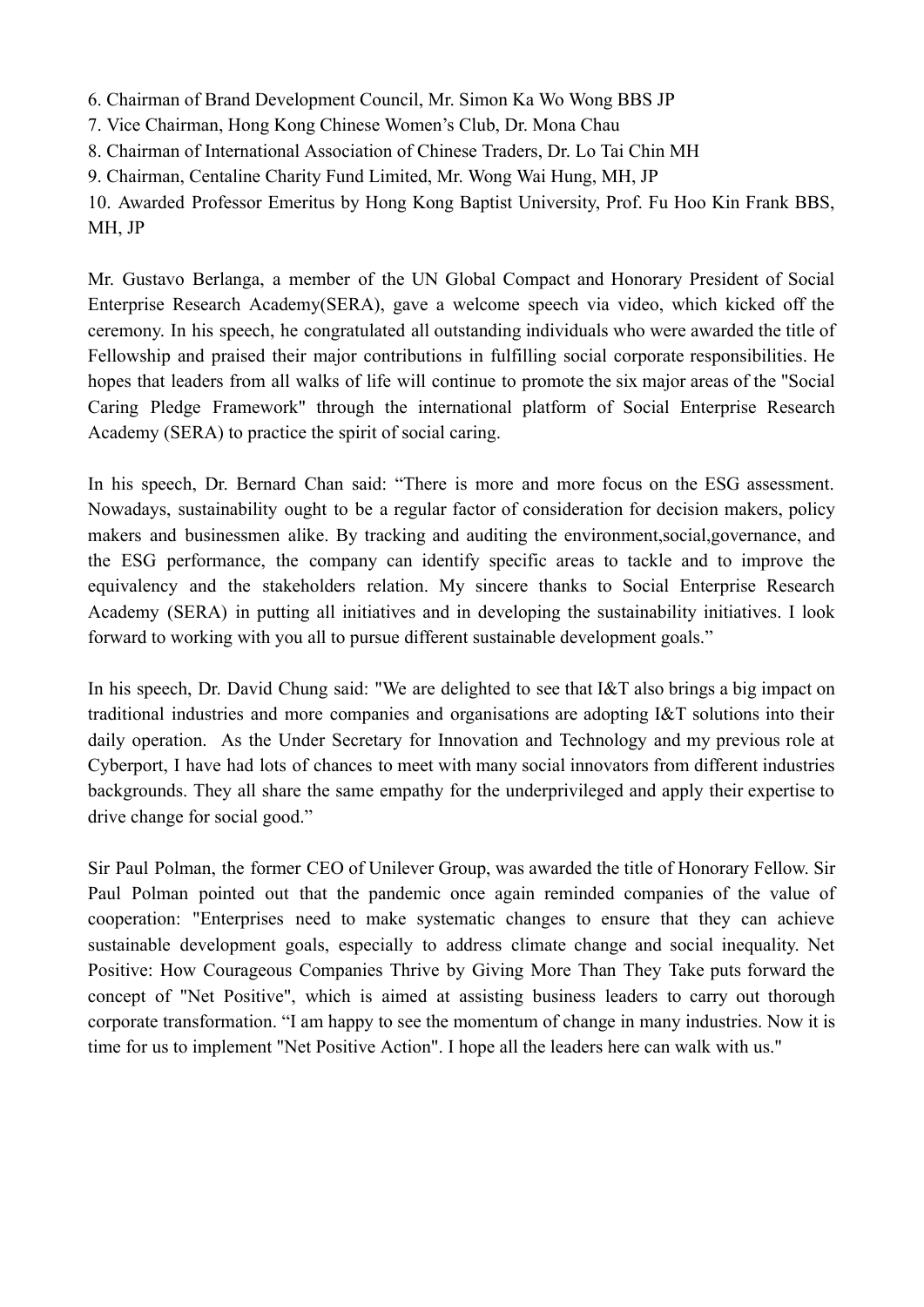

**Dr. Rebecca Lee** The world's first Hong Kong female explorer who has traveled across the three poles and the founder of the Polar Museum Foundation

# The world's first Hong Kong female explorer who has traveled across the three poles and the founder of the Polar Museum Foundation, Dr. Rebecca Lee who received the SERA Honorary Fellowship said, "After twenty-six years of hard work, the "Hong Kong Jockey Club Climate Change Pavilion" was finally established on the campus of the Chinese University of Hong Kong in 2013 and exhibited the precious data, objects, videos and photos collected in the Antarctic, Arctic, Qinghai-Tibet Plateau, and Mount Everest snowy areas, which I hope could promote the awareness of climate change and environmental protection information to the public." Dr. Lee also pointed out that the earth's ecological environment is deteriorating. Especially since the outbreak of the global epidemic, humans have used a large number of disposable masks and plastic take-out boxes, which will cause greater pollution to the environment. We call on the public not to forget to protect the environment when fighting the epidemic.



**So Wa Wai BBS MH** A retired athlete who has competed in the Paralympic Games on five occasions, winning 12 medals and gained the nickname "Wonder Boy"

So Wa Wai BBS MH, a retired athlete who has competed in the Paralympic Games on five occasions, winning 12 medals and gained the nickname "Wonder Boy", thanked Social Enterprise Research Academy (SERA) for the Senior Fellowship recognition and said that as an athlete, he was proud of winning honor for Hong Kong. The audience loved the movie "Mama's Wonder Boy"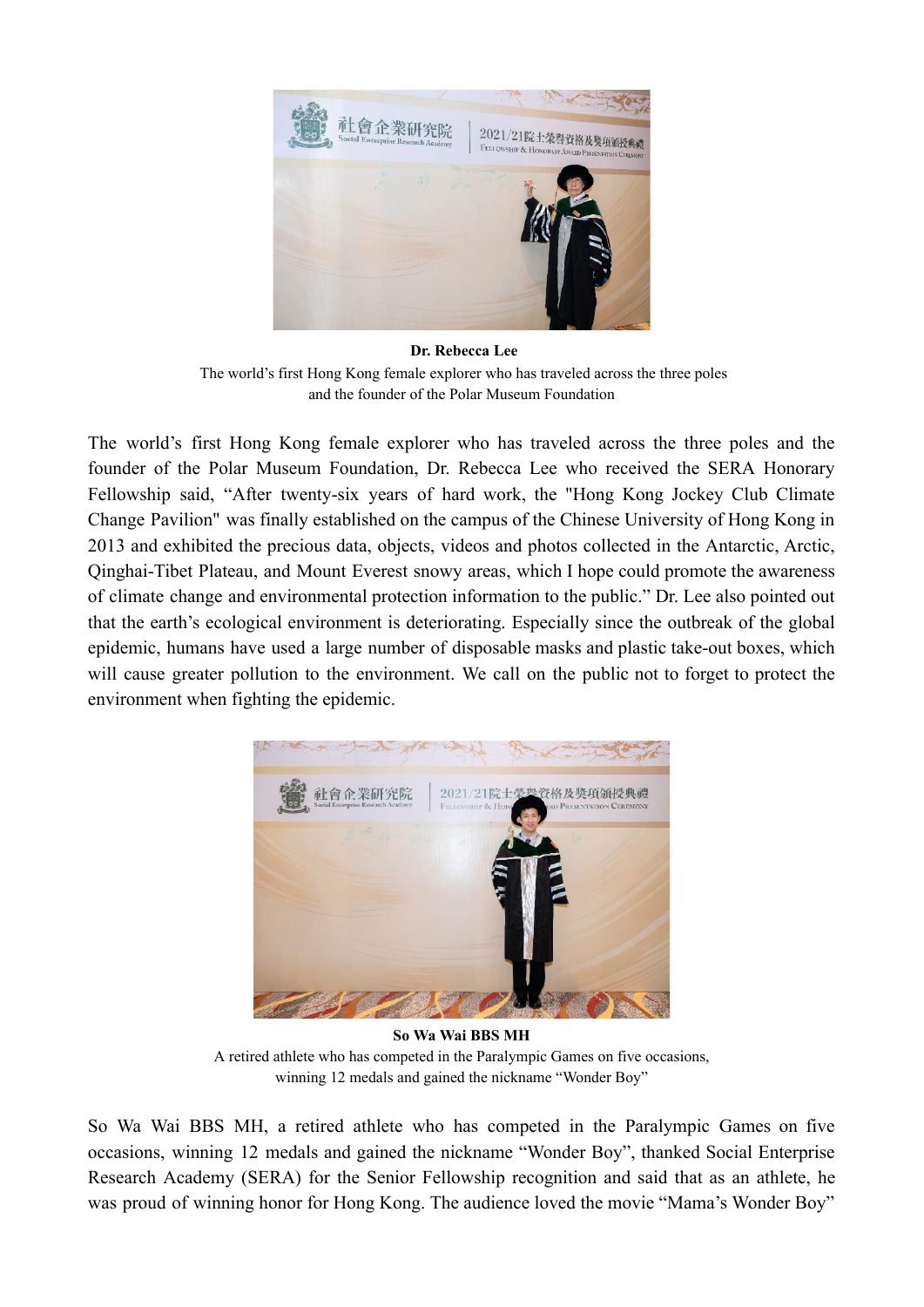which is adapted from the true story of himself and his mother and that Mr. So said the movie gave him a chance to relive his career as an athlete over the past two decades, featuring all the pains and joys, but they all became fond memories. He said: "I hope my own experience can encourage and touch Hong Kong people and bring you more positive energy!"



So Wa Wai BBS MH receives the commendation from Dr. Chung Wai Keung, JP

It coincided with this year that the Hong Kong team achieved good results in the Tokyo Olympics, which invigorated the city and set off a sports boom. Mr. So said that he was also very excited. He encouraged Hong Kong athletes to continue to show their sportsmanship and not to give up lightly. He hoped that the people of Hong Kong would continue to support the Hong Kong athletes and look forward to the Hong Kong team's success.

A partial list of outstanding individuals who have been awarded the the honorary titles of SERA Fellowship this year is as follows:

| 2020/21 SERA's Honorary Fellow |                                                                                                                                                                                     |
|--------------------------------|-------------------------------------------------------------------------------------------------------------------------------------------------------------------------------------|
| Sir Paul Polman                | Former CEO of Unilever Group and Chairman of the World<br>Corporate Sustainability Council                                                                                          |
| Dr. Rebecca Lee Lok Sze        | Founder of Polar Museum Foundation Limited                                                                                                                                          |
| 2020/21 SERA's Senior Fellow   |                                                                                                                                                                                     |
| So Wa Wai BBS MH               | Hong Kong retired track and field athletes with disabilities,<br>with a track and field career of more than 21 years, who<br>participated in five Paralympic Games for the disabled |
| Dr. Tsang Wai Chun             | Founder and Chairman of TWC Management Limited                                                                                                                                      |
| Mr. Cheung Yip Sang            | CEO of Century Energy International Holdings Limited                                                                                                                                |
| 2020/21 SERA's Fellow          |                                                                                                                                                                                     |
| Mr. Anthony Lin                | Chief Executive Officer of the Greater Bay Area                                                                                                                                     |
| Mr. Joe Wan                    | CEO of Tricor Group (Hong Kong)                                                                                                                                                     |
| Mr MAK Hon Kai                 | President of Hong Kong Association of Senior Citizens                                                                                                                               |
| Mr. George Chen Dah Ren        | CEO of Ecoinno (HK)Limited                                                                                                                                                          |